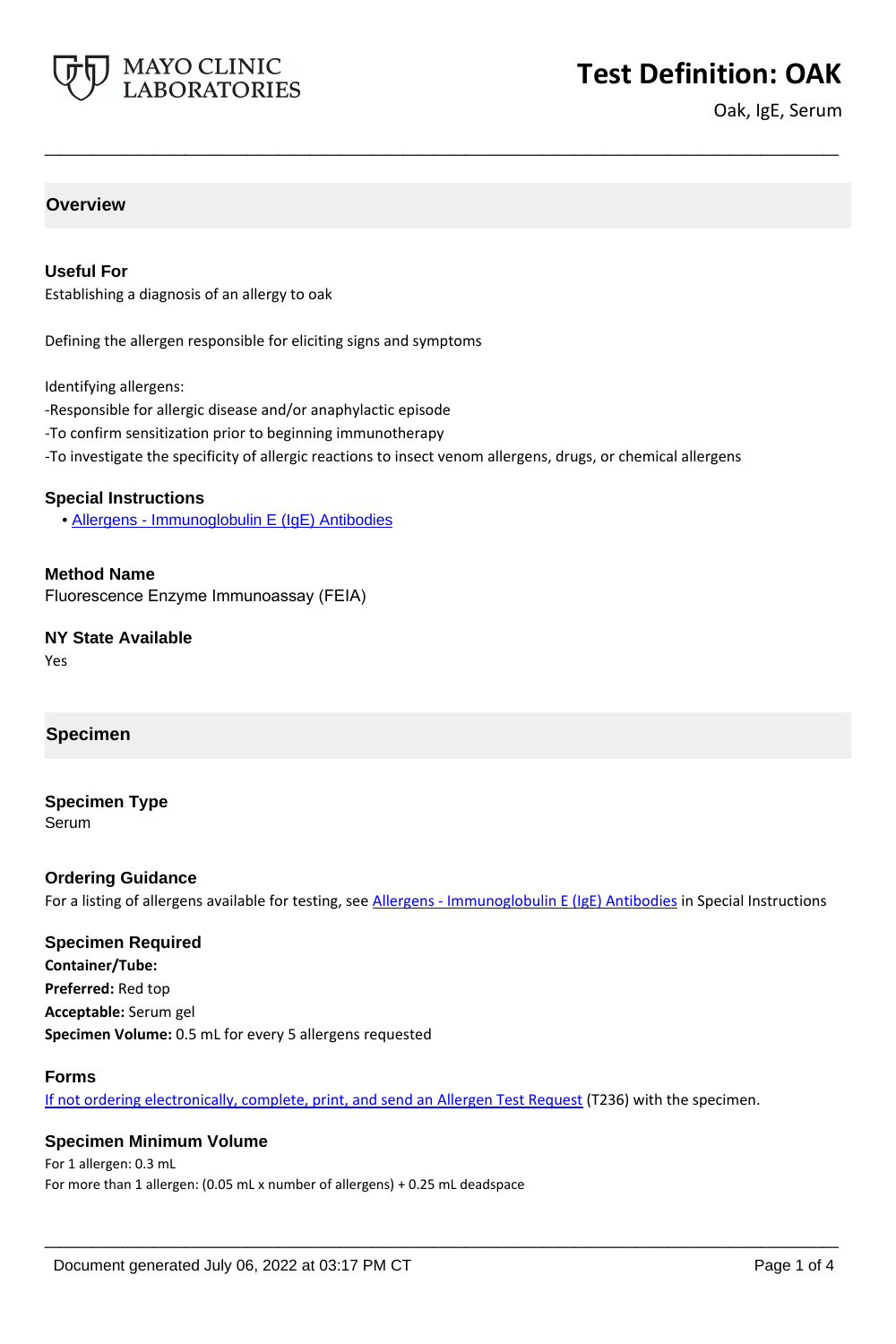

## **Reject Due To**

| Gross hemolysis | OK |
|-----------------|----|
| Gross lipemia   | OK |

**\_\_\_\_\_\_\_\_\_\_\_\_\_\_\_\_\_\_\_\_\_\_\_\_\_\_\_\_\_\_\_\_\_\_\_\_\_\_\_\_\_\_\_\_\_\_\_\_\_\_\_**

#### **Specimen Stability Information**

| <b>Specimen Type</b> | <b>Temperature</b>       | <b>Time</b> | <b>Special Container</b> |
|----------------------|--------------------------|-------------|--------------------------|
| Serum                | Refrigerated (preferred) | 14 davs     |                          |
|                      | Frozen                   | 90 days     |                          |

## **Clinical & Interpretive**

## **Clinical Information**

Clinical manifestations of immediate hypersensitivity (allergic) diseases are caused by the release of proinflammatory mediators (histamine, leukotrienes, and prostaglandins) from immunoglobulin E (IgE)-sensitized effector cells (mast cells and basophils) when cell-bound IgE antibodies interact with allergen.

In vitro serum testing for IgE antibodies provides an indication of the immune response to allergen(s) that may be associated with allergic disease.

The allergens chosen for testing often depend upon the age of the patient, history of allergen exposure, season of the year, and clinical manifestations. In individuals predisposed to develop allergic disease(s), the sequence of sensitization and clinical manifestations proceed as follows: eczema and respiratory disease (rhinitis and bronchospasm) in infants and children less than 5 years due to food sensitivity (milk, egg, soy, and wheat proteins) followed by respiratory disease (rhinitis and asthma) in older children and adults due to sensitivity to inhalant allergens (dust mite, mold, and pollen inhalants).

#### **Reference Values**

| <b>Class</b>  | IgE kU/L      | Interpretation    |
|---------------|---------------|-------------------|
| 0             | < 0.35        | Negative          |
| 1             | 0.35-0.69     | Equivocal         |
| $\mathcal{P}$ | $0.70 - 3.49$ | Positive          |
| 3             | 3.50-17.4     | Positive          |
| 4             | 17.5-49.9     | Strongly positive |
| 5             | 50.0-99.9     | Strongly positive |
| 6             | $>$ or =100   | Strongly positive |

Reference values apply to all ages.

#### **Interpretation**

Detection of IgE antibodies in serum (Class 1 or greater) indicates an increased likelihood of allergic disease as opposed to other etiologies and defines the allergens that may be responsible for eliciting signs and symptoms.

**\_\_\_\_\_\_\_\_\_\_\_\_\_\_\_\_\_\_\_\_\_\_\_\_\_\_\_\_\_\_\_\_\_\_\_\_\_\_\_\_\_\_\_\_\_\_\_\_\_\_\_**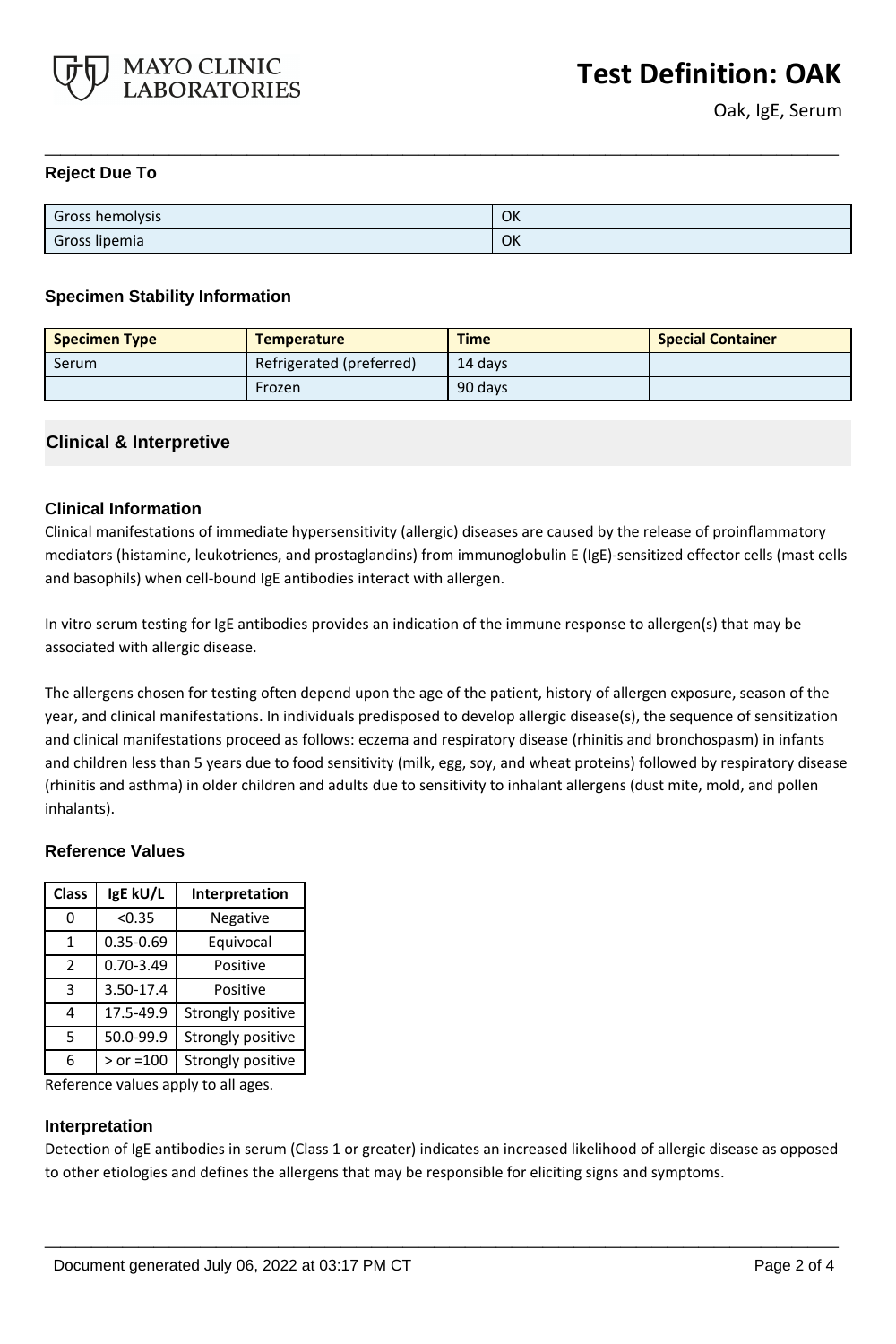

# **Test Definition: OAK**

Oak, IgE, Serum

The level of IgE antibodies in serum varies directly with the concentration of IgE antibodies expressed as a class score or kU/L.

**\_\_\_\_\_\_\_\_\_\_\_\_\_\_\_\_\_\_\_\_\_\_\_\_\_\_\_\_\_\_\_\_\_\_\_\_\_\_\_\_\_\_\_\_\_\_\_\_\_\_\_**

## **Cautions**

Testing for IgE antibodies is not useful in patients previously treated with immunotherapy to determine if residual clinical sensitivity exists, or in patients in whom the medical management does not depend upon identification of allergen specificity.

Some individuals with clinically insignificant sensitivity to allergens may have measurable levels of IgE antibodies in serum, and results must be interpreted in the clinical context.

False-positive results for IgE antibodies may occur in patients with markedly elevated serum IgE (>2500 kU/L) due to nonspecific binding to allergen solid phases.

## **Clinical Reference**

Homburger HA, Hamilton RG: Chapter 55: Allergic diseases. In Henry's Clinical Diagnosis and Management by Laboratory Methods. 23rd edition. Edited by RA McPherson, MR Pincus. Elsevier, 2017, pp 1057-1070

## **Performance**

### **Method Description**

Specific IgE from the patient's serum reacts with the allergen of interest, which is covalently coupled to an ImmunoCAP. After washing away nonspecific IgE, enzyme-labeled anti-IgE antibody is added to form a complex. After incubation, unbound anti-IgE is washed away and the bound complex is then incubated with a developing agent. After stopping the reaction, the fluorescence of the eluate is measured. Fluorescence is proportional to the amount of specific IgE present in the patient's sample (ie, the higher the fluorescence value, the more IgE antibody is present).(Package insert: ImmunoCAP System Specific IgE FEIA, Uppsala, Sweden Rev 06/2019)

**\_\_\_\_\_\_\_\_\_\_\_\_\_\_\_\_\_\_\_\_\_\_\_\_\_\_\_\_\_\_\_\_\_\_\_\_\_\_\_\_\_\_\_\_\_\_\_\_\_\_\_**

**PDF Report** No

**Day(s) Performed** Monday through Friday

**Report Available** Same day/1 to 3 days

**Specimen Retention Time** 14 days

**Performing Laboratory Location** Rochester